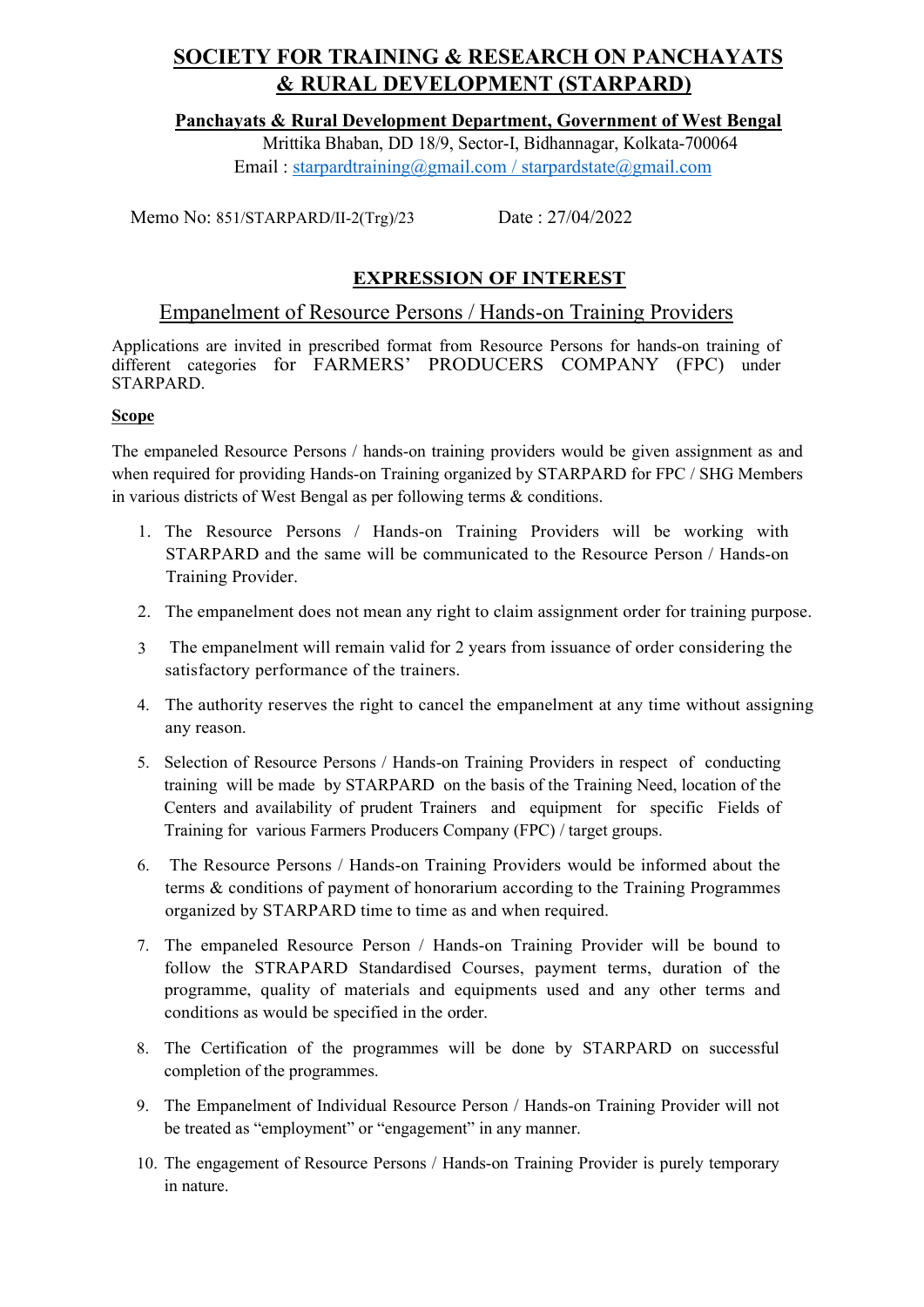Panchayats & Rural Development Department, Government of West Bengal

Mrittika Bhaban, DD 18/9, Sector-I, Bidhannagar, Kolkata-700064 Email : starpardtraining@gmail.com / starpardstate@gmail.com

## Requirement of Proposed Services of Empanel Resource Person

| <b>District</b>                                                                                                                                                                                                                                                                                                                                        | <b>Fields of RP/Training</b>                                                                                                                                                                                                                                                                                                                                                                                                                                                                                                                                                                                                                                                                                                                                                                                                                                                                                                                                                                                                            | <b>Remuneration</b>                                                                                        |
|--------------------------------------------------------------------------------------------------------------------------------------------------------------------------------------------------------------------------------------------------------------------------------------------------------------------------------------------------------|-----------------------------------------------------------------------------------------------------------------------------------------------------------------------------------------------------------------------------------------------------------------------------------------------------------------------------------------------------------------------------------------------------------------------------------------------------------------------------------------------------------------------------------------------------------------------------------------------------------------------------------------------------------------------------------------------------------------------------------------------------------------------------------------------------------------------------------------------------------------------------------------------------------------------------------------------------------------------------------------------------------------------------------------|------------------------------------------------------------------------------------------------------------|
| North 24-Parganas, South<br>24-Parganas, Howrah,<br>Hooghly, PurbaBardhaman,<br>PaschimBardhaman, Nadia,<br>Birbhum, Murshidabad,<br>Malda, PurbaMedinipur,<br>PaschimMedinipur,<br>Jhargram, Bankura, Purulia,<br>Uttar Dinajpur,<br>DakhinDinajpur, Jalpaiguri,<br>Alipurduar, Cooch Behar,<br>Darjeeling including<br>Siliguri Mahakuma<br>Parishad | Agriculture,<br>$\ddot{1}$<br>Horticulture,<br>$\overline{11}$<br>Floriculture,<br>$\overline{111}$ )<br>iv) Seed Production<br>v) Agri product processing & packaging<br>ARD - Poultry farming, Dairy Development,<br>Duck/Bonoraja/Kdaknath Farming, Goat<br>rearing, Pig farming, Heifer rearing, Backyard<br>poultry farming, Feed & fodder development,<br>Livestock product processing, packaging $&$<br>preservation<br>Fisheries - Fresh water, Brackish water,<br>Ornamental fish breeding, Air breathing fish<br>culture, Integrated farming, Innovative species<br>culture, Quality Feed production, Crab farming,<br>Cold chain, Dry fish production, Different small<br>scale machineries for maintaining the quality<br>till marketing.<br>Bee Keeping & Honey Processing<br>Food Processing<br>Packaging<br>Handicrafts<br>cutting $&$ tailoring<br><b>Readymade Garments</b><br>Online/Retail/wholesale marketing of Agri &<br>allied Sector with cold chain operation<br><b>Entrepreneurship Development Programme</b> | Rate of honorarium to be<br>fixed by STARPARD and<br>payment of honorarium to be<br>made on pro-rata basis |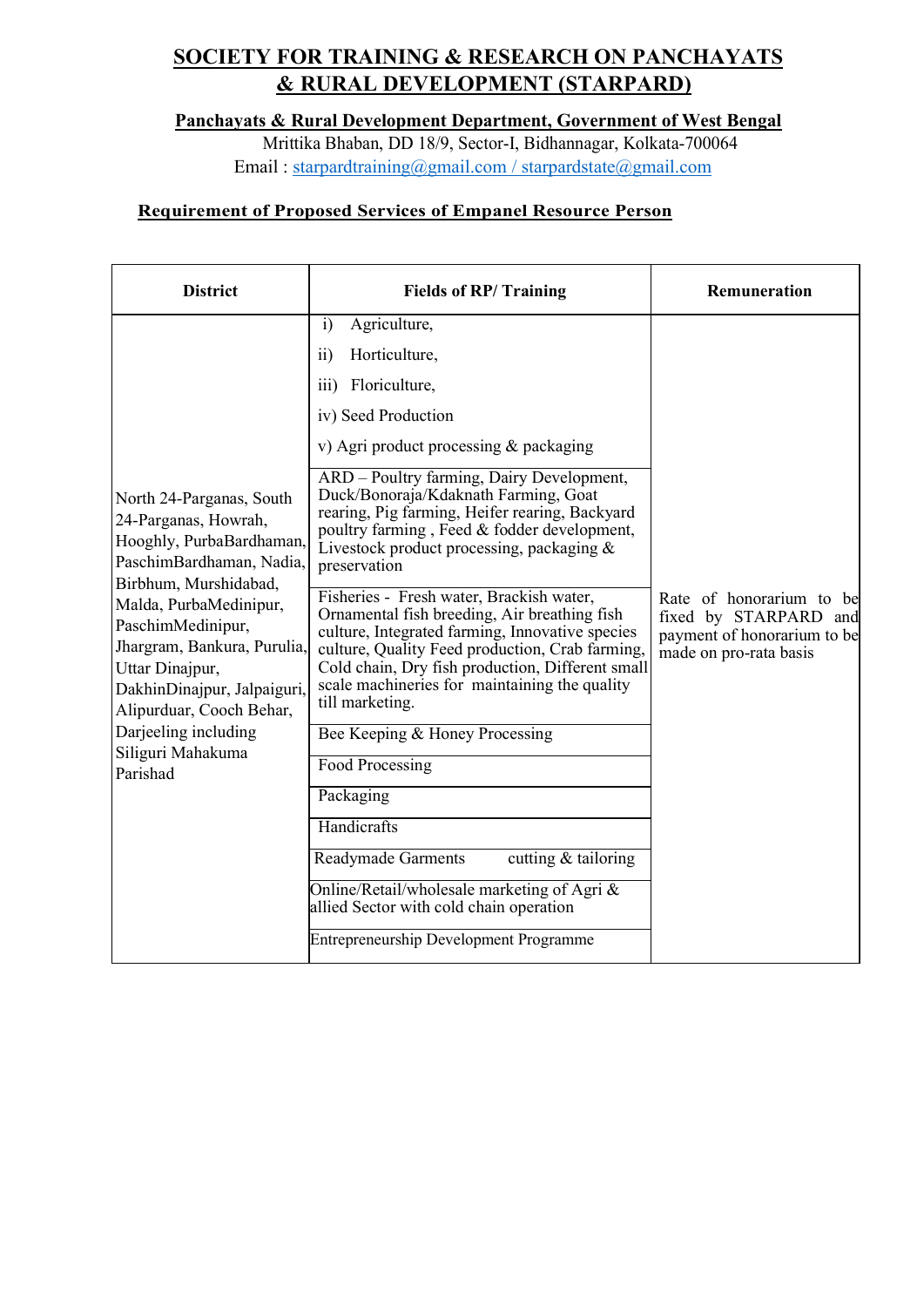### General Eligibility Criteria

- a) In-depth knowledge in the relevant Fields.
- b) Awareness on the latest technologies related to field level training.
- c) Recognition from Affiliated Organizations/ Govt. Agencies/ Institutes for High expertise Trades/ Services
- d) Ability to judge priorities and maintaining timelines.
- e) Institutional support including machineries / equipment's and related training materials for training programmes in urban and rural areas of target districts of West Bengal.
- Capacity to provide support to the target groups for marketing, network building for certain time period.

Resource Persons / Hands-on Training Providers having experience in working in relevant Fields with Central Govt., State Govt., Multi-National Organisation /Private Renowned Organisations will be given priority during empanelment.

## Procedures of Empanelment

- 1. The Soft Copy (scanned documents) of the Application (Annexure-I and Declaration) in A4 size paper along with all relevant documents is to be submitted to the Member-Secretary, STARPARD and Joint Secretary to the Govt. of West Bengal, P&RD Deptt. Located at Mrittika Bhaban, DD 18/9, Sector-I, Bidhannagar, Kolkata-700064, through E-mail at E-Mail ID : starpardstate@gmail.com
- 2. The Application Form is to be submitted in Prescribed Format as per Annexure-I along with relevant documents.
- 3. Information in the Application Form to be written in English
- 4. The LAST DATE OF SUBMISSION OF THE APPLICATION IS 10/05/2022 till 5:00 p.m.
- 5. Applicants fulfilling the required conditions would be called for Offline or Online interview and verification of the documents before finalization of the panel
- 6. For selection and categorisation of empaneled individuals, the decision of STARPARD is final.
- 7. The Empaneled Resource Persons / Hands-on Training Providers would be informed through e-mail.

 For further queries contact - Shri Rabi Lochan Mondal (8420315512-From 11 am to 4 pm in working days)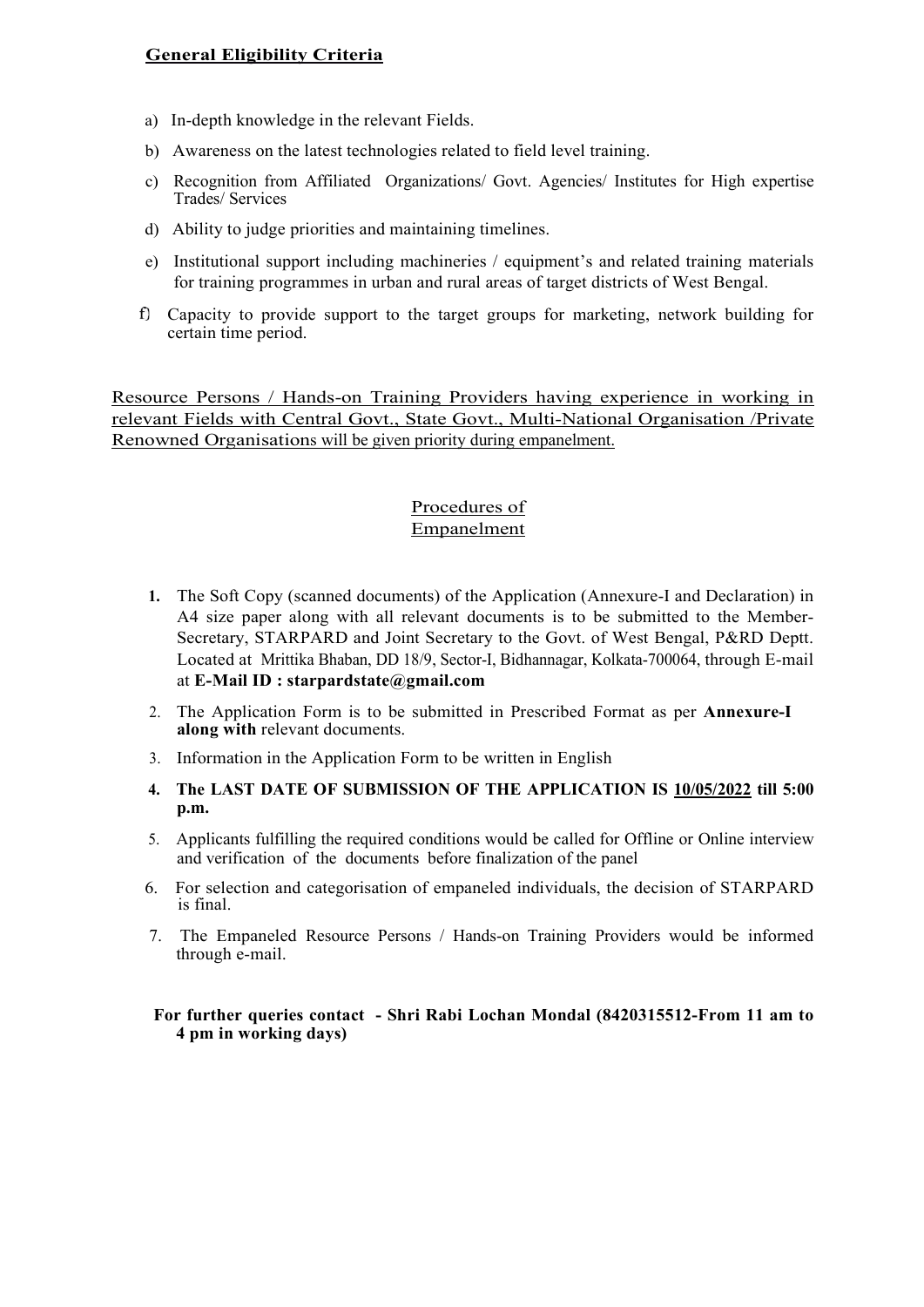### Panchayats & Rural Development Department, Government of West Bengal

Mrittika Bhaban, DD 18/9, Sector-I, Bidhannagar, Kolkata-700064

Email : starpardtraining@gmail.com / starpardstate@gmail.com

### ANNEXURE - I

#### APPLICATION FORM FOR EMPANELMENT OF RESOURCE PERSON/ HANDS-ON TRAINING PROVIDERS

**PHOTO** 

| $\mathbf{1}$   | Name of the Applicant<br>(BLOCK LETTERS)                                                                                                                                                                                                                                                         |  |
|----------------|--------------------------------------------------------------------------------------------------------------------------------------------------------------------------------------------------------------------------------------------------------------------------------------------------|--|
| 2              | Fathers' Name                                                                                                                                                                                                                                                                                    |  |
| 3              | <b>Residential Address</b>                                                                                                                                                                                                                                                                       |  |
| $\overline{4}$ | Phone No.                                                                                                                                                                                                                                                                                        |  |
| 5              | Mobile No.                                                                                                                                                                                                                                                                                       |  |
| 6              | Email ID                                                                                                                                                                                                                                                                                         |  |
| 7              | PAN No. (self attested Xerox copies to be attached)                                                                                                                                                                                                                                              |  |
| 8              | Aadhaar No. (self attested Xerox copies to be attached)                                                                                                                                                                                                                                          |  |
| 9              | Educational Qualifications (self attested Xerox copies to be<br>attached)                                                                                                                                                                                                                        |  |
| 10             | Present Occupation                                                                                                                                                                                                                                                                               |  |
| 11             | Professional Qualification showing knowledge for the field as<br>applied for (self attested Xerox copies to be attached)                                                                                                                                                                         |  |
| 12             | Fields for which Applicant is Applying for Empanelment                                                                                                                                                                                                                                           |  |
| 13             | Districts of choice                                                                                                                                                                                                                                                                              |  |
| 14             | Experience of Providing Training as Faculty / Trainer<br>Applying for (Please provide Brief Description of Activities<br>and Hands-on Training Experience in the similar field<br>including year of commencement. Use separate sheet if<br>necessary (self attested Xerox copies to be attached) |  |
| 15             | Awards Received (If Any)                                                                                                                                                                                                                                                                         |  |
| 16             | Whether any Special/Innovative Project or Capacity Building<br>Programme was taken up by the applicant (Give Details) (self<br>attested Xerox copies to be attached)                                                                                                                             |  |
| 17             | Any other relevant Information (if any)                                                                                                                                                                                                                                                          |  |

I hereby declare that the information furnished above is true and correct to the best of my knowledge and belief.

Date:

Place:

Signature of the Applicant